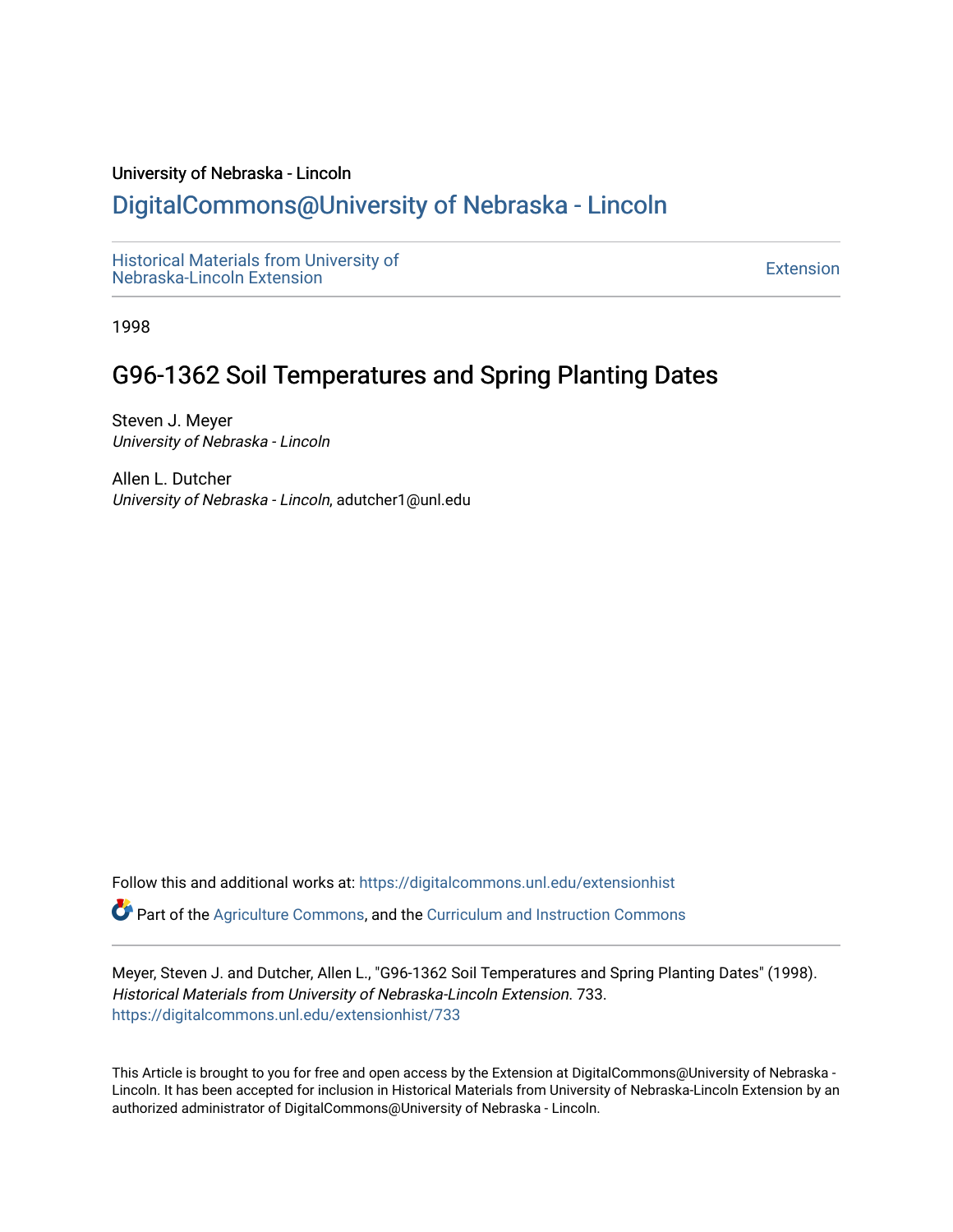

# **Soil Temperatures and Spring Planting Dates**

**Dates on which soil temperatures reach a threshold value are presented as a spring planting guide for agronomic and horticultural producers.**

> *Steven J. Meyer, Extension Specialist, Agricultural Climatology Allen L. Dutcher, Nebraska State Climatologist*

- Figure 1. Date on which soil temperature averages  $40^{\circ}$  F.
- Figure 2. Date on which soil temperature averages  $45^{\circ}$  F.
- Figure 3. Date on which soil temperature averages  $50^{\circ}$  F.
- Figure 4. Date on which soil temperature averages  $55^{\circ}$  F.
- Figure 5. Date on which soil temperature averages  $60^{\circ}$  F.
- Figure 6. Date on which soil temperature averages  $65^{\circ}$  F.
- Figure 7. Date on which soil temperature averages  $70^{\circ}$  F.

For a seed to germinate it must have good contact with the soil and be placed in a favorable soil environment. A good soil environment is one that has suitable soil temperature, adequate soil moisture, good aeration, and for certain seeds, light. Conditions necessary for germination depend on the species and variety of seed being planted. Alone, none of these factors guarantee germination; rather it is the interaction of these factors that affects seed germination.

In Nebraska, soil moisture is usually adequate at planting; good aeration is normally achieved through normal tillage; and few of the state's agronomic and horticultural crops require light for germination. When it comes to germination of spring-planted crops, soil temperature becomes an important factor since it affects both the capacity for and rate of germination.

*Table I* lists the recommended minimum soil temperatures at which selected agronomic and horticultural crops will germinate. Various sources will list different germination temperatures; therefore the temperatures specified in *Table I* are not intended to be definitive but rather a guide for planting.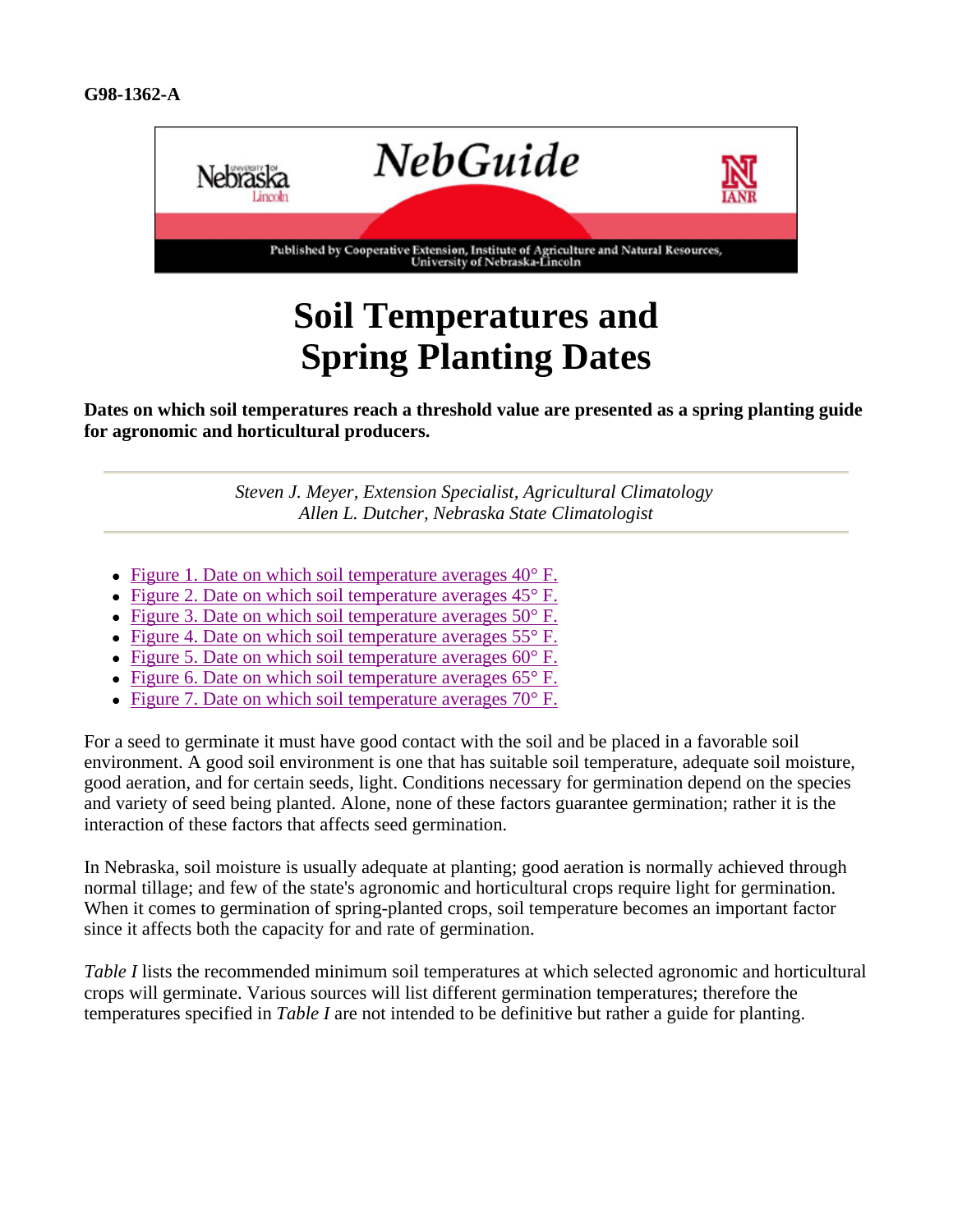| Agronomic<br>Crop | Minimum Soil Temperature at<br>Planting $(^{\circ}F)$ |                | Horticultural<br>Crop | Minimum Soil Temperature<br>Planting $(^{\circ}F)$ |
|-------------------|-------------------------------------------------------|----------------|-----------------------|----------------------------------------------------|
| Spring Wheat      | 37                                                    |                | Spinach               | 38                                                 |
| <b>Barley</b>     | 40                                                    | $\blacksquare$ | Radish                | 40                                                 |
| Rye               | 41                                                    |                | Lettuce               | 41                                                 |
| Oats              | 43                                                    |                | Onion                 | 41                                                 |
| Alfalfa           | 45                                                    | $\blacksquare$ | Pea                   | 42                                                 |
| Canola            | 50                                                    |                | Potato                | 45                                                 |
| <b>Sugar Beet</b> | 50                                                    |                | Cabbage $(*)$         | 45                                                 |
| Field Corn        | 55                                                    |                | Carrot                | 46                                                 |
| Soybean           | 59                                                    |                | <b>Sweet Corn</b>     | 55                                                 |
| Sunflower         | 60                                                    |                | Pepper $(*)$          | 57                                                 |
| Millet            | 60                                                    |                | <b>Snap Beans</b>     | 57                                                 |
| Sorghum           | 65                                                    |                | Tomato (*)            | 57                                                 |
| Dry Bean          | 70                                                    |                | Cucumber              | 58                                                 |
|                   |                                                       |                | Pumpkin               | 60                                                 |

**Table I. Minimum soil temperatures (°F) needed for germination of selected spring-planted agronomic and horticultural crops.**

The dates on which soil temperatures average 40°F, 45°F, 50°F, 55°F 60°F, 65°F, and 70°F throughout the state (*Figures 1-7*) were determined using 10 years of data (1987-1996) from 22 weather stations in the High Plains Climate Center's Automated Weather Data Network.

The dates on which soil temperatures average a specific temperature in different regions of the state, and which agronomic and horticultural crops can then be planted are discussed below:

**NOTE:** To provide the best image possible, the soil temperature maps (*Figures 1-7*) are provided as links. Click on the figure references to view the maps.

**40°F Soil Temperature** (*Figure 1*): A soil temperature of 40°F will allow germination of spring wheat and barley as well as spinach and radish. Soils in southwest Nebraska will normally warm to 40°F around mid-March, while soils in the Sandhills will typically reach 40°F by the third week of March. In the northeastern part of the state, soils will typically warm to 40°F by the end of the first week of April.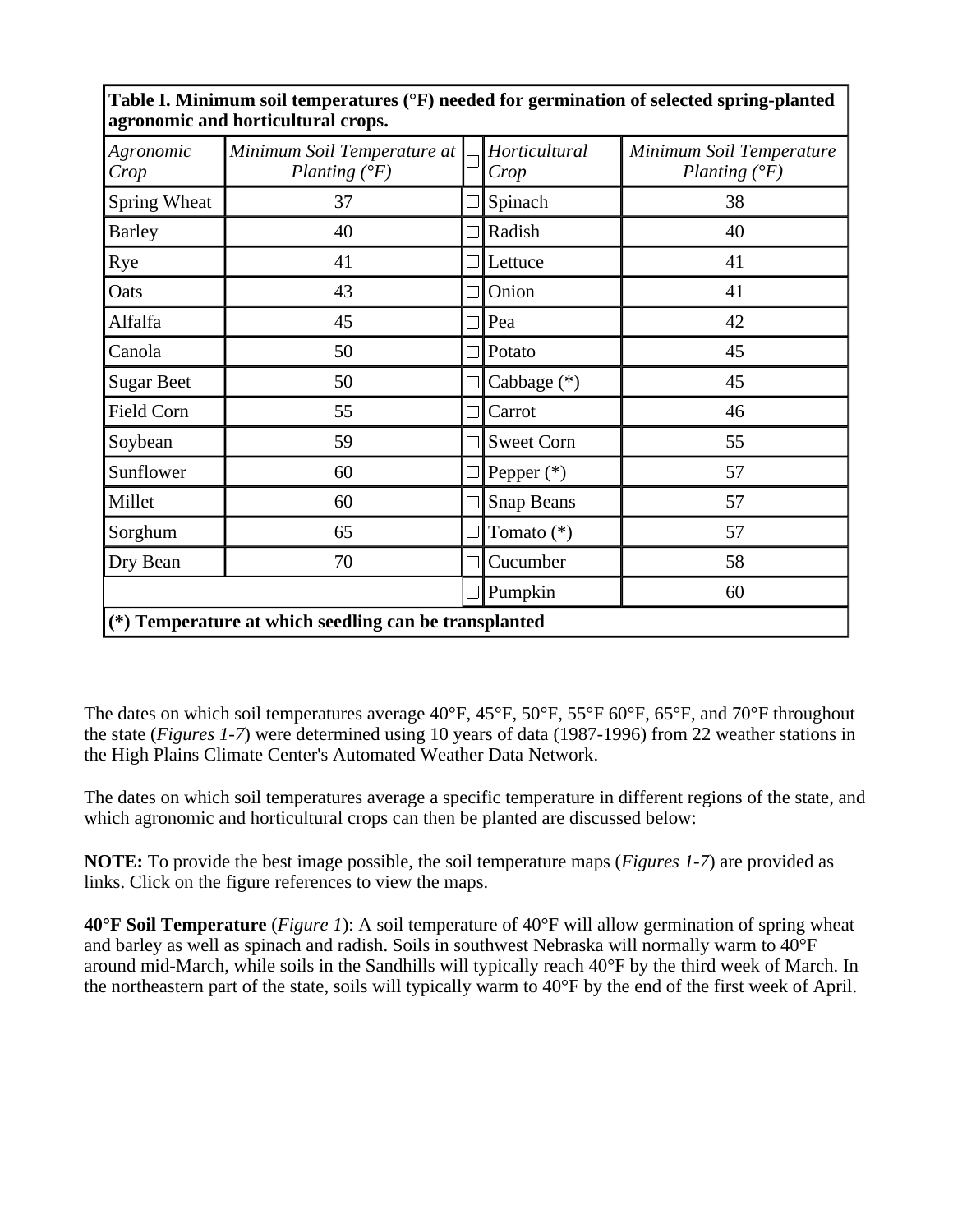

**45°F Soil Temperature** (*Figure 2*): Alfalfa, oats and rye will germinate at a soil temperature of 45°F, as will potato, pea, onion and lettuce. In addition, cabbage seedlings can be transplanted when soils reach 45°F. Dates on which Nebraska soils normally reach 45°F fall into a south-to-north gradient, with soils in the south attaining 45°F during the last week of March, central Nebraska soils typically reaching that temperature by the end of the first week of April, and northern Nebraska by mid-April.



**50°F Soil Temperature** (*Figure 3*): At a soil temperature of 50°F, sugar beet, canola and carrot will germinate. Typically, soils in the southern half of Nebraska will reach 50°F by April 21. Soils in north central Nebraska and northeast Nebraska will normally warm to 50°F by the beginning of May.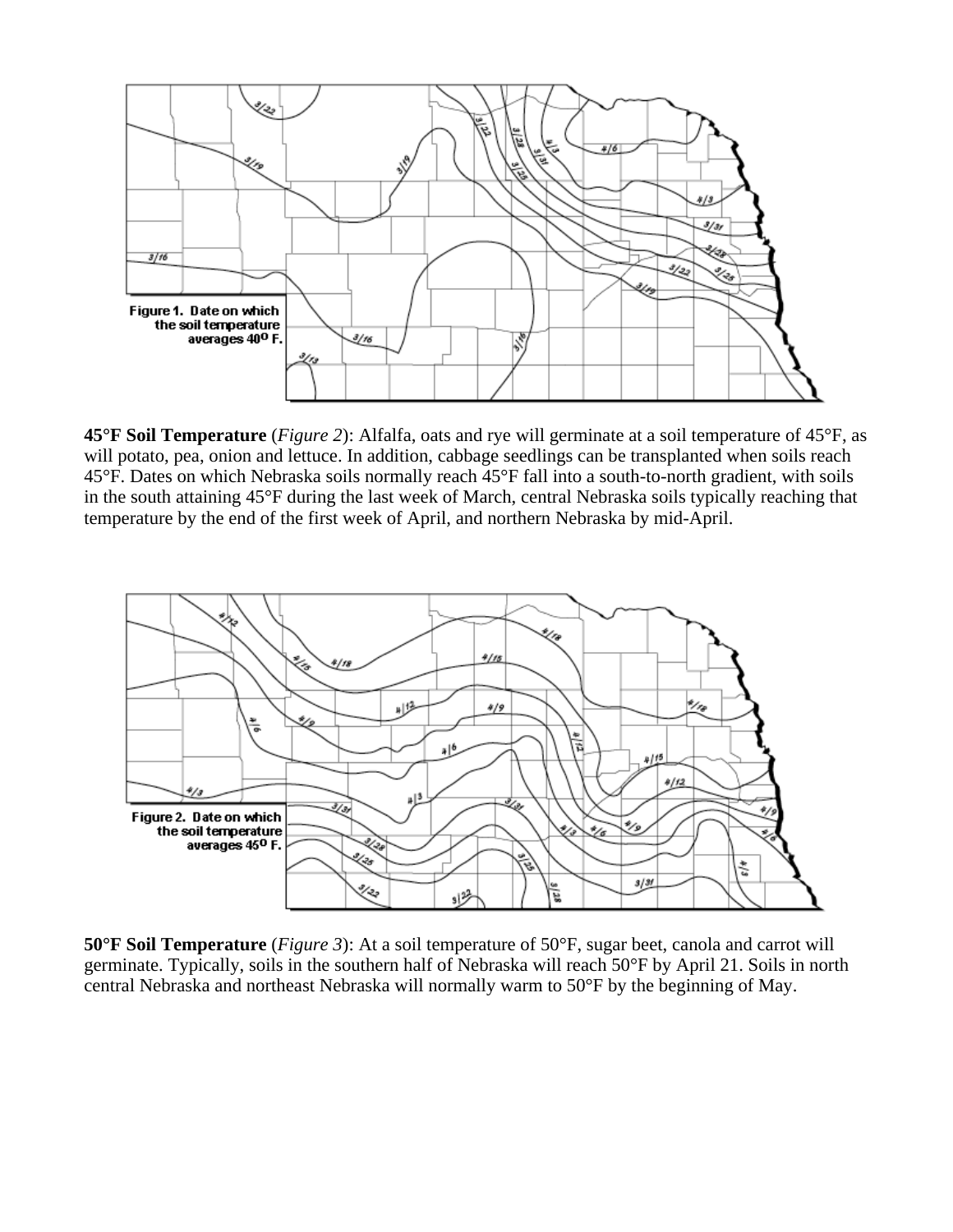

**55°F Soil Temperature** (*Figure 4*): When soils reach 55°F, both field corn and sweet corn will germinate. Soils in southwestern and southeastern Nebraska will typically reach 55°F around the beginning of May, while soils in the Panhandle and central Nebraska will generally warm to that temperature by the end of the first week of May. Northeastern Nebraska soils will typically reach 55°F around May 10.



**60°F Soil Temperature** (*Figure 5*): When soil temperatures reach 60°F, soybean, sunflower and millet will germinate, as will pumpkin, cucumber, watermelon and snap beans. In addition, tomato and pepper seedlings can be transplanted when soils reach this temperature. The bulk of Nebraska's soils will reach 60°F in mid-May. Southwestern Nebraska soils will usually warm to 60°F by May 11, while northeastern Nebraska soils will typically reach that temperature by May 17.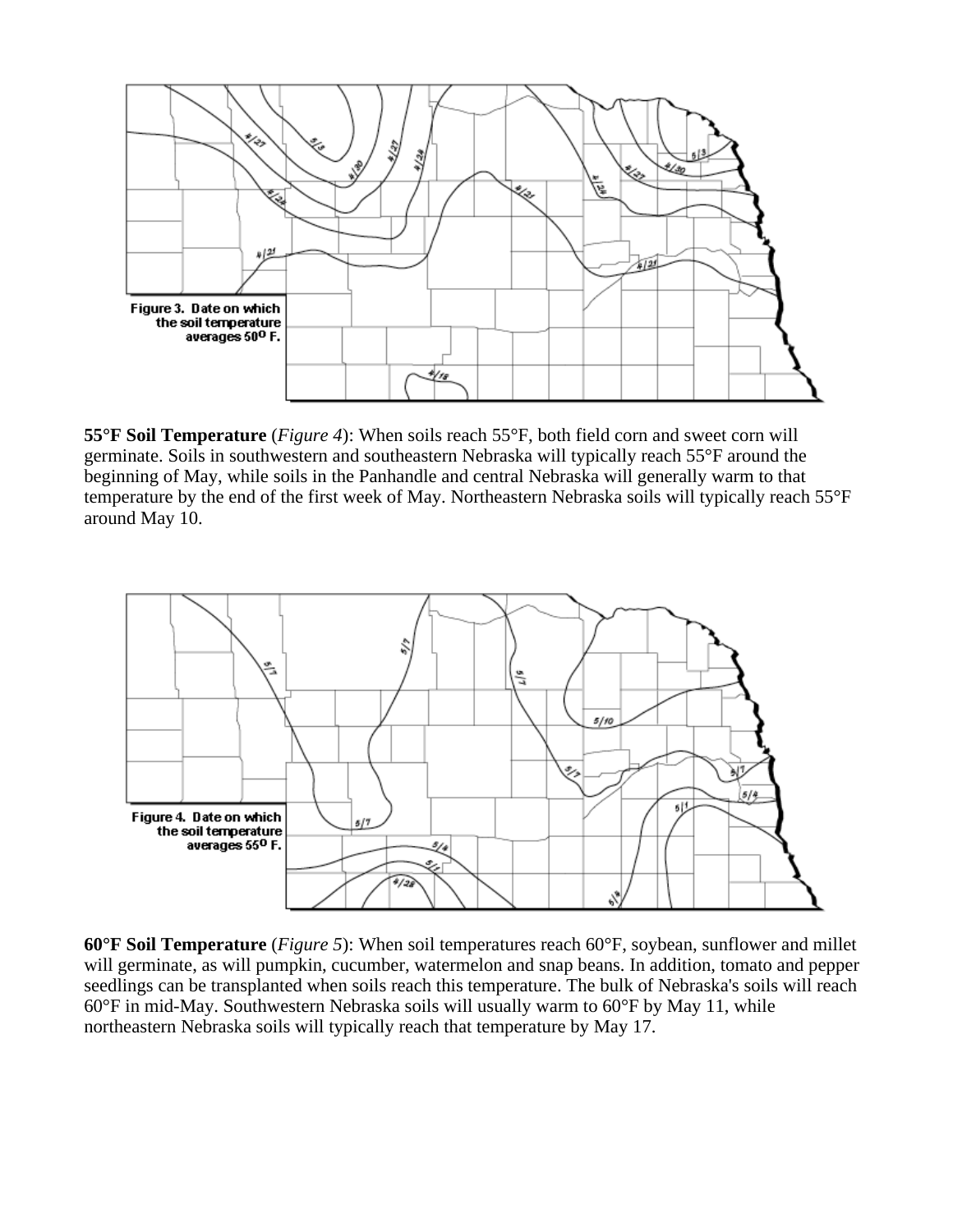

**65°F Soil Temperature** (*Figure 6*): A soil temperature of 65°F is needed for sorghum germination. Again, we find a south-to-north gradient of dates in which soils reach 65°F. Typically, southern Nebraska soils will reach 65°F by May 21. Soils in the Panhandle and northeast will reach 65°F at the beginning of June, while north central soils usually attain that temperature by June 8.



**70°F Soil Temperature** (*Figure 7*): Dry beans require a soil temperature of 70°F for germination. For most of Nebraska, 70°F is reached between June 11 and June 14. In the Panhandle, where most of the state's dry beans are grown, 70°F is typically reached near mid-June.